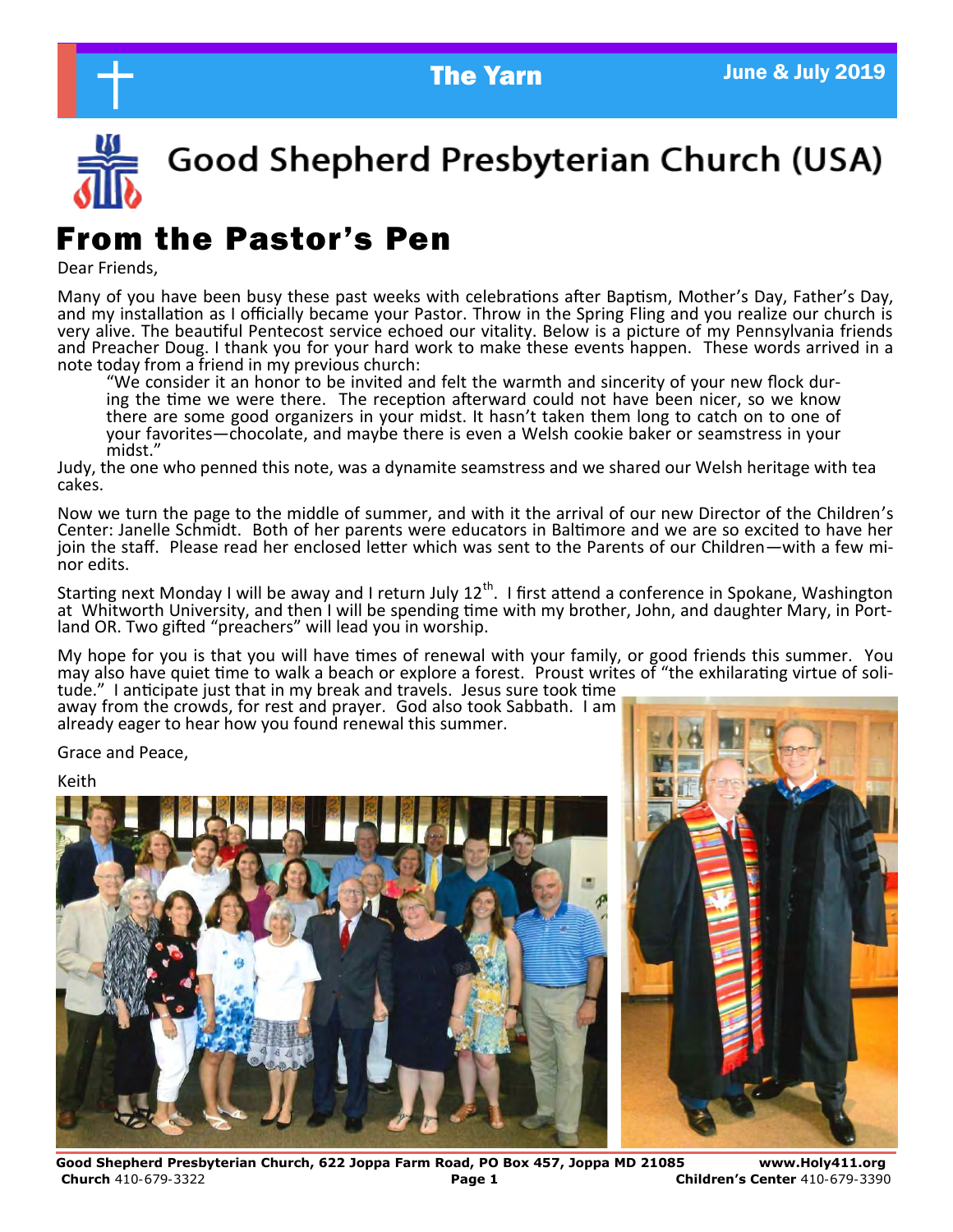## Welcome Janelle Schmidt Our New Children's Center Director!

Hello all! My name is Janelle Schmidt and I am honored to be selected as the new Director of Good Shepherd Children's Center.

For 17 years I have managed the after-school programs, schools out programs, early childhood program and summer camps at Friends School of Baltimore for children age 6 weeks through 8th grade. I have managed over a hundred staff from age 14 through senior citizens. My goal is always to create and maintain high-quality programming for children of all ages, regardless of their economic status. In order to do that, I must provide the teachers working with these children a safe and respectful work environment, unlimited continued education, and constructive support.

I am a wife and the mother of three children, ages 3, 9, and 13. I am excited to have my 3 year old daughter join me at Good Shepherd later this month. I think having employee children utilize the program demonstrates the level of quality of that program - if it is good for the goose, it is good for the gander.

The next few days, weeks, months, even years, will be challenging. We want GSCC to find our place in the community, to be a respected leader of child care in the area, and to be willing to evolve as the research of early learning and schools out care evolves.

I am excited for the challenges the Elders have put in front of me to move the Children's Center to the next level of quality. As Dr. Martin Luther King, Jr. said, "the ultimate measure of a (person) is not where (they) stand in moments of comfort and convenience, but where (they) stand at times of challenge and controversy." If you are up for this challenge, I pray you will stick with me on this journey of excellence. With the church encouraging and supporting the direction we are headed, we can create the best program for the children in our community.

I look forward to meeting you in worship next month, and also to meet the Elders, Deacons, PW and The Men's Fellowship this summer and early fall, as I share with you the vision for our school in this new chapter.

Warmly,

Janelle Schmidt

From left: Dad Mike, Drew, Elizabeth, Conner and Mom Janelle

## DEACON'S CORNER

**CHRISTMAS IN JULY -** Once again we will be organizing the annual pillow drive. Pillows will be collected July 7th through the 28th. The new pillows will be delivered to Harford Family House at the end of the month. Please see Chris Bohns, if you would like to help with delivery.



**Food Pantry 1st Sunday of the month.** Please bring non perishable items. In addition, items such as soap, toothpaste, and toilet paper are also collected, as hygiene items can not be purchased with assistance cards.

**COFFEE HOUR,** please see Clay Maas if you wish to join a team. We have a spot for you. Coffee donations are needed, "coffee" is **everyone's**  responsibility. Thanks in advance if you can help.

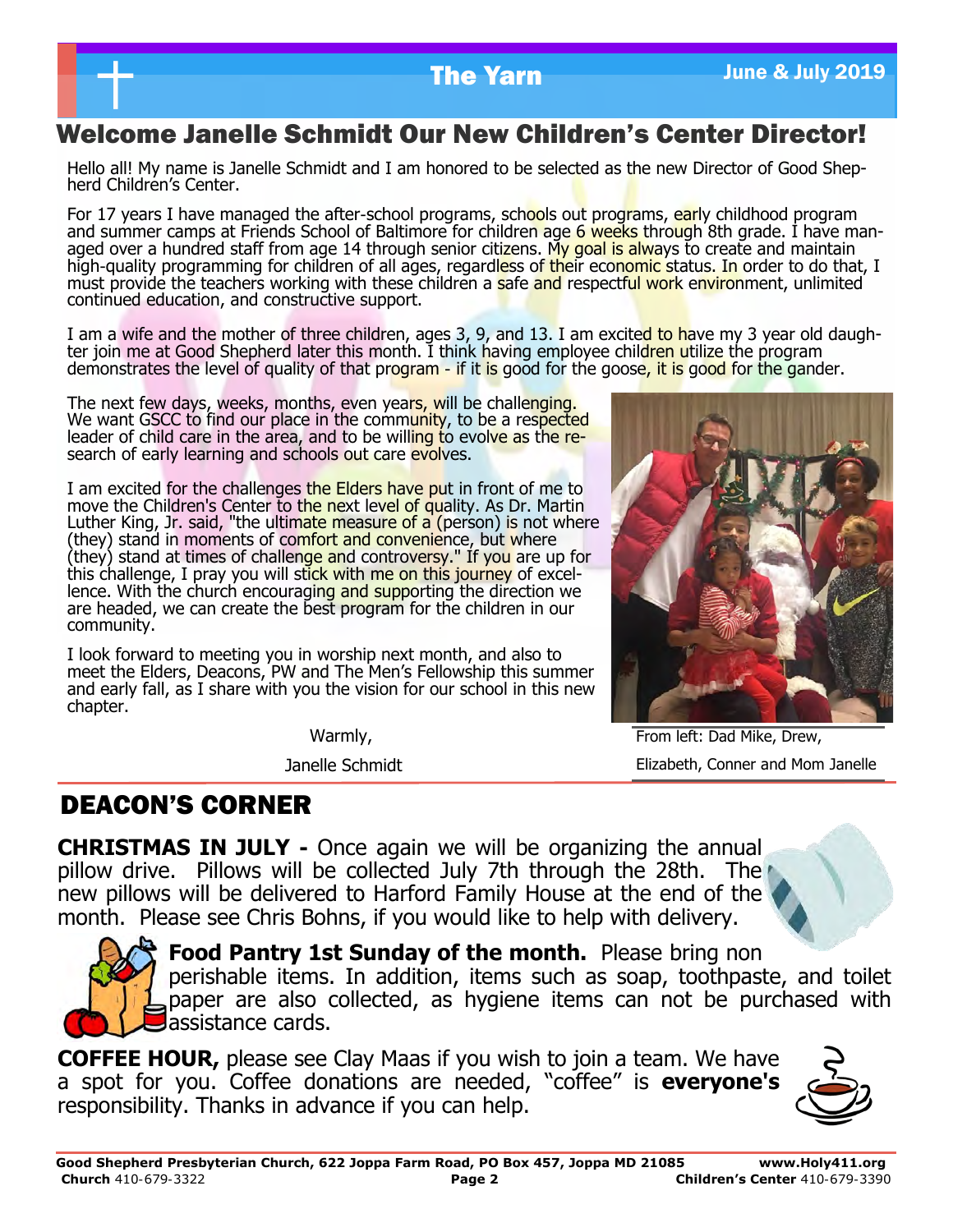

# CHARGE TO THE CONGREGATION ON PENTECOST

Good afternoon.

When Keith asked me to speak here today, I said, "Sure, what do you want me to say?" He asked me to give him the charge – basically telling him what he needed to do. I responded: "Keith, I've been giving you advice for 10 years now. What makes you think you would start listening to me now? He said, "Fine, you can charge the congregation." So here we are.

I'm very happy to be here with you, and truly honored that my dear friend Keith has asked me to say a few words on this happy occasion. Thank you all for being here, and for welcoming our little contingent from Doylestown Presbyterian Church so warmly into your midst. It's as if you don't truly realize how ticked off we are at you for taking away our friend here.

But seriously, folks. We do understand that this move was something that Keith really wanted, and something he probably needed. But we do miss him. We miss him a lot. Because for the past decade, our church was Mister Roberts' neighborhood, and it was a beautiful day in the neighborhood just about every day. Some of the unfamiliar faces you see here today, including mine, belong to members of the search committee that called Keith to our church. Not to brag, but we made a great choice. As did yours.

When we first brought Keith in to talk to us, there was this one committee member – probably the smartest person on the committee  $-$  who is a farmer, but in another life would have made a fine prosecutor, or an investigative reporter. She would ask a question and, if the answer didn't fully satisfy her curiosity, she would ask it a different way, again and again. At one point she was grilling Keith to a point where I started to feel a little uncomfortable. But then he just started laughing and said, "You know, you really crack me up!"

At that point I knew that, if we did call this man to serve our church, he could handle whatever we threw at him. But even after we had chosen Keith, our work wasn't done. We had to look after this guy, as his new friends. As his confidants. And now, so must you. Keith Roberts is as fine a pastor, and as fine a man, as you're likely to find in the ministerial pool. He will absolutely empty himself in serving you.

Let me tell you some things you probably already know. Keith's a people person. He loves his flock. He wants to be part of your lives. He needs to know what you're up to, what brings you joy and sorrow. He will always – always – be there for you. Count on that. One of the first things Keith's references told our committee was just how much his old church loved him. How he thrives on human contact, on nurturing people in need. How well he listens. And how he conveys the hope and love of our shared faith. For us, the broken people of a broken world, what a powerful gift that can be.

Keith has a quiet joy about him that can be infectious. On football Sundays, he might pop in for the second half of an Eagles game, just to have a beer and see how you're doing. He'd meet you for breakfast every month or two, deftly turning all of your questions for him into questions about how you're doing. He loves a good laugh, a good cheeseburger, a good story well told.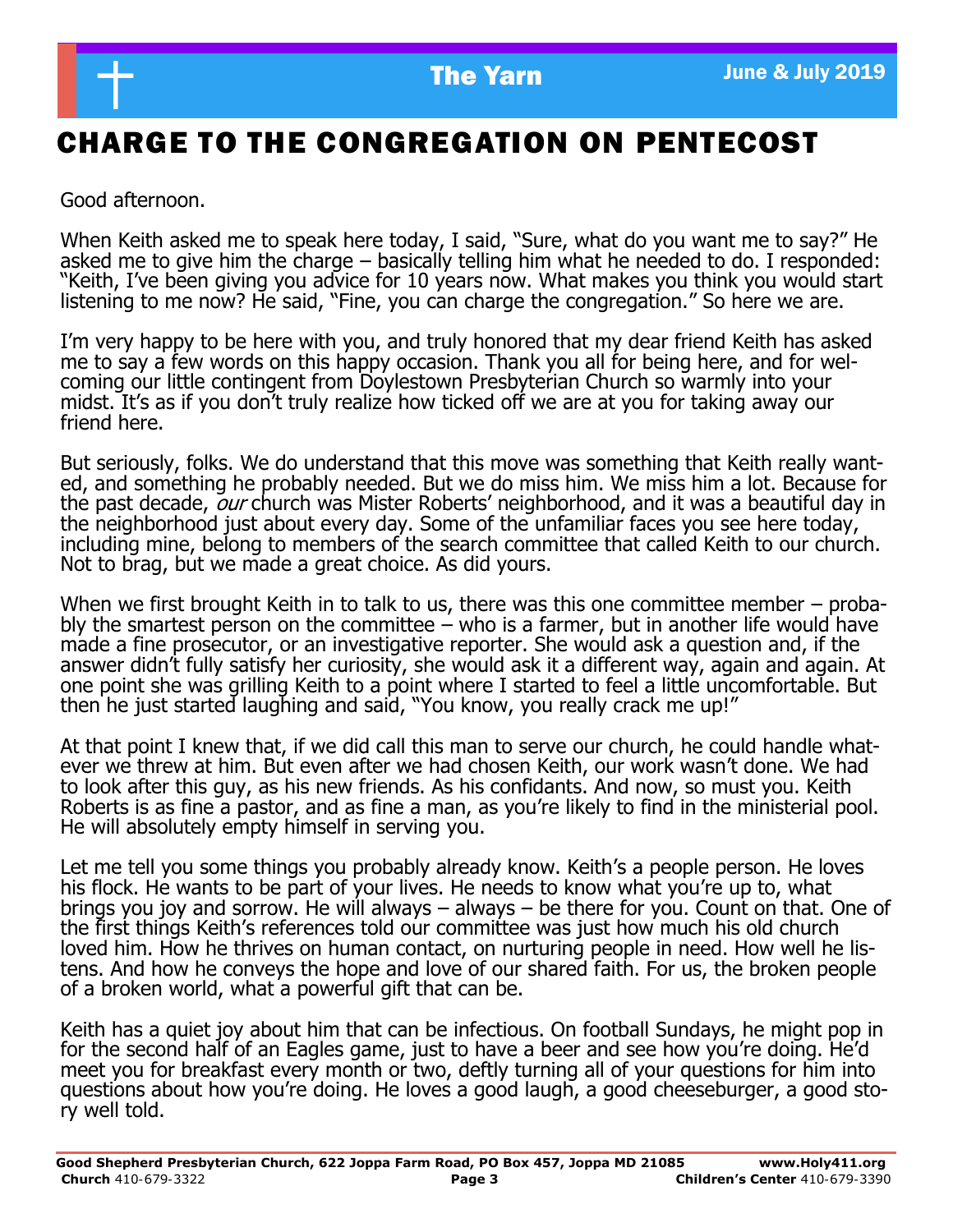# CHARGE TO THE CONGREGATION CONTINUED...

The depth of his devotion can be stunning. I will never forget the look on my wife's face the day of her dear mother's funeral in White Plains, New York, a good two hours away from Doylestown. When Anna looked up in the midst of her profound grief, she saw the kind face of Keith Roberts, who had driven all that way, unannounced, to support us.

Everybody here from DPC probably has a number of Keith stories. Many of them involve him being late for something. The trains don't always run on time in Mister Roberts' neighborhood. But this is often because he has been caught up in talking to someone, in being diverted by someone's tale of joy or sorrow, in lending a much-needed ear.

It is not too much to describe such gestures as Christ-like. The Bible tells us how Jesus insisted that the clamoring little children be allowed to come to him, even as the disciples tried to shoo them away. The miracle feeding of the masses came only after Jesus blew up the scheduling his entourage tried to impose on him, yielding his private time to those who thirsted to hear his word

Such gestures, while extraordinary, can also take a toll on your pastor's well-being. The more Keith exhausts himself in tending to you, the more he depletes his ability to take care of himself. And that matters a lot. For it is not always a beautiful day in Mr. Roberts' neighborhood.

During the time that Keith was with us at Doylestown, he suffered his own personal losses: the deaths of parents and siblings, the end of his marriage, the loneliness and regret that always attend such times. It is important, in times of private struggle, to have a support network, a few close friends and confidantes, to whom you can turn. So my charge to you today is very simple. Take care of this man, this very special man you have called, by becoming that network of support.

I urge you to love him. Respect him. Be there as his friends. But also give him some distance. To paraphrase John F. Kennedy, ask not what your pastor can do for you; ask what you can do for your pastor. Keep an eye on him. Watch him for signs of fatigue, and for ways by which you might help to share his load. Raise your hand and step forward when church needs arise. Serve on the session when called, the board of deacons, a committee. We're Presbyterians, folks. There's always a committee to join. Make something good for the potluck dinner. Slip Keith some chocolate. Or some really good cheese. Invite him to your holiday table if he's not out of town. And I know this is asking a lot, but indulge his incessant chatter about the Green Bay Packers. Pray for him, as he prays for you.

Allow him the space to have a personal life, to develop and indulge in interests outside this body of faith. These things will strengthen him, and in doing so, enable him to serve you better. And this one is really important. Keep his confidences. To be trusted with someone's secrets, especially those of a pastor, should be considered a badge of honor. Treat it as such. Do these things, and you will be telling this pastor of yours that, just as you can count on him, so can he count on you in times of need. He will need these gifts, this grace, from you in times when it is not such a beautiful day in Mr. Roberts' neighborhood.

Thankfully, this is not one of those days. Celebrate well, Pastor Keith. We love you. And for all of you here in his new church home, know that he loves you, too. I charge you to take care of that special gift by caring for this special man.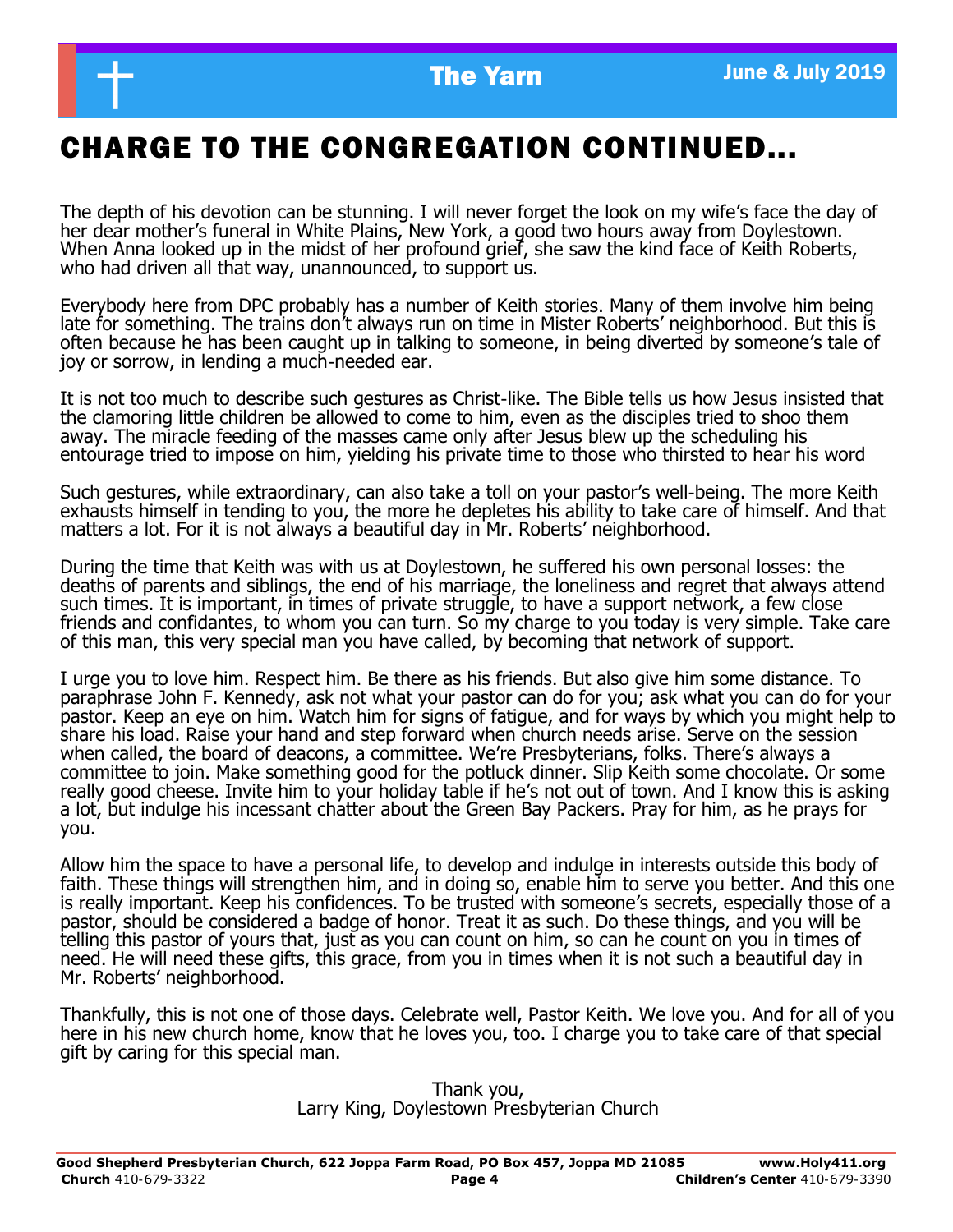

# WOMEN'S ASSOCIATION—JUNE & JULY ACTIVITIES

Good Shepherd Women's Association congratulates the newly elected Board:

## **2019 – 2021 GSPW Board Members:**

| <b>Moderators</b>      | Winsome LaComb and Joan Pugh |
|------------------------|------------------------------|
| <b>Vice-Moderators</b> | Ellie Pfoutz and Elaine Tich |
| Secretary              | Jane Workman                 |
| <b>Treasurer</b>       | Jeanette Petnic              |
| <b>Bible Study</b>     | Joan Pugh and Jane Workman   |
| <b>Mission</b>         | Norma Webster                |

~~~~~~~~~~~~~~~~~~~~~~~~~~~~~~~~~~~~~~~~~~~~~~~~~~~~ **SPRING FLING BAKE TABLE** was a great success!!!

Thanks to each of you who brought the delicious goodies and as well as to all of you who purchased them!



The Women's Association will again this year collect back packs for Riverside Elementary School children to be delivered in August. Please start to think how you can participate in this effort.



# SESSION - JUNE HIGHLIGHTS

• The Nominating committee is looking for two good folks for positions on the Session and the Deacons. The new term begins in September with congregational voting in August. Ask the Pastor, Hazel Morgan or Chris Bohns about what these positions entail.

• Bethel Presbyterian Church, White Hall, is celebrating it's 250th anniversary. Elders Cindy PreVatte and Mary Kaye Kent will be attending one of Bethel's services in July to send greetings from GSPC and Cindy will participate in the service.

• The Children's Center has had a policy of asking parents to provide paper towels, tissues, pencils etc for each child. Although this is commonly done in public schools, Session unanimously decided to end this practice.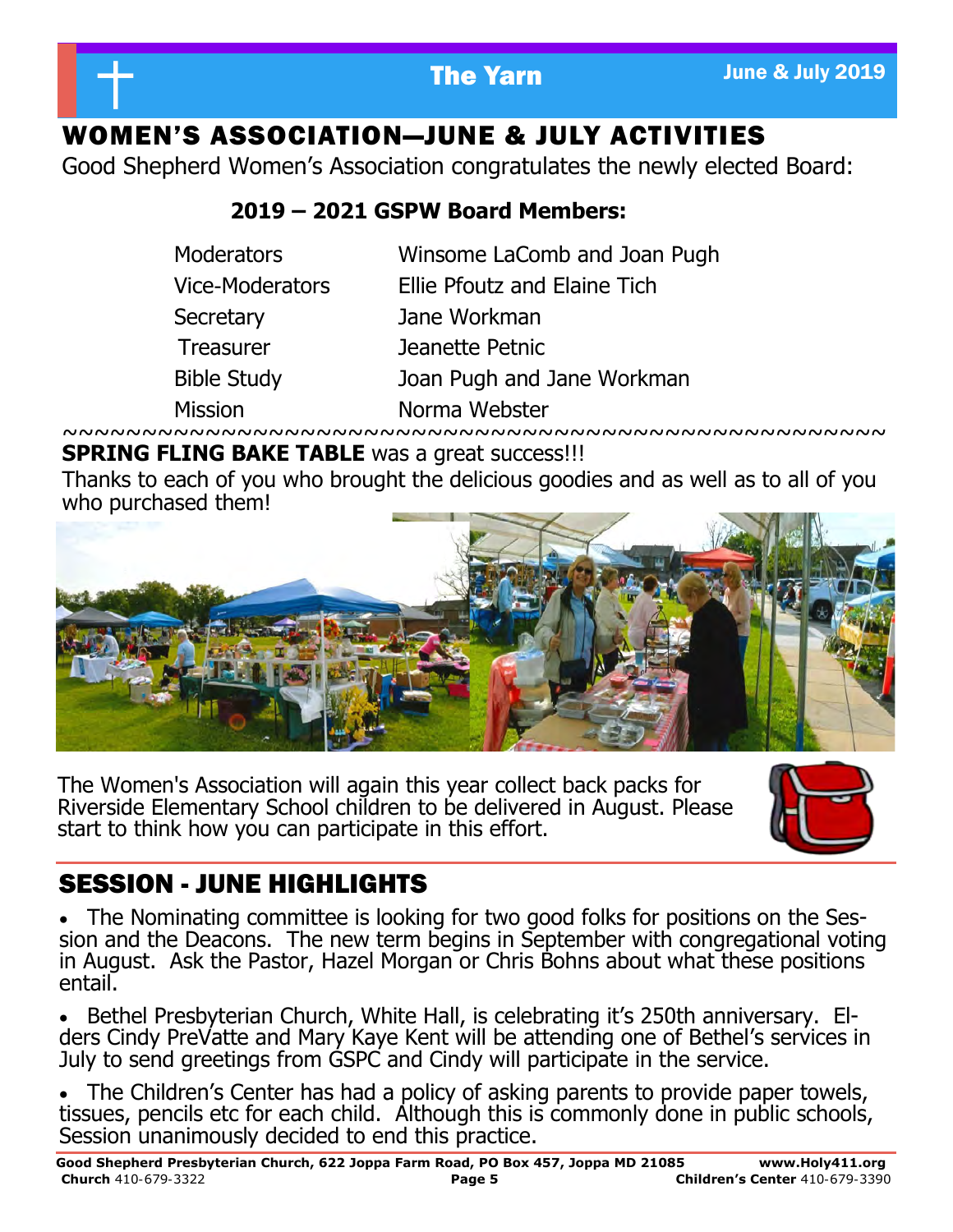# A Wonderful Mother's Day, and Introduction of Trista Canary & family to the Church Family!



Family, for making my loved ones feel so welcomed on Mother's Day. It was for all of us in my family, the first time in worship, and it felt so right. My family has agreed to come back again, once travels are completed this summer.

From left: My Daughter Rikku, self, Boyfriend Ethan, Ethan's Mother Ginny, Ethan's father Al, and My Grandfather Donald

Though bashful and still learning, I was presented as this church's Administrative Assistant, and my family could see my new "home away from home". They cherished the enthusiasm and friendliness here; and my daughter, Rikku, enjoyed the Children's time in worship.

The luncheon was a marvelous treat. Being able to chat with everyone, sharing laughter and stories, was a highlight for me and my family. Thank you to all of the dedicated folks who put together the event, it made for an exceptional Mother's Day, for all of the Mother's, be they young or old, or lovingly remembered.

Sincerely,

The Canary Family

### Requests for our Prayer Warriors:

Jo W., Cindy & her Sister, Frankie Catoe, Bobby F. & Sons, Matt Jackson, Philip Pugh, Patrick and Michele Jackson & children, Dave Coleman & his wife Maribeth, Elaine & Jerry Tich, Mike Hurley his Wife & Daughter, Amy, Kathy Robertson & Husband, The Perger Family, Linda & Bryan Link, Josh McKemy, Kady Howe & Family, Tabitha & Zek Washburn, Aggie, Ronald Zink, Valerie, Daniel Woke and family, Ginny, Suzy Phillips, Cody, Pat S., Dave, Teresa Thacker and Orangie Sumpter



If you or someone you know has a need that you would like to submit a prayer request for, please reach out to our prayer team at: **gsprayers@juno.com**

## JUNE & JULY SCHEDULES

|         | <b>Ushers:</b>                 | <b>Tellers:</b>   | <b>Lay Readers:</b> | <b>Children's Time:</b> |
|---------|--------------------------------|-------------------|---------------------|-------------------------|
|         | June 23 Maas, Wronowski        | PreVatte, Workman | Sue Thompson        | Cindy PreVatte          |
|         | June 30 Barr, Morgan, PreVatte | Baranowski, Maas  | Cindy PreVatte      | <b>Bill Starke</b>      |
| July 7  | Petnic, Workman                | Bohns, Kent       | <b>Bob Barr</b>     | Edie Burns              |
|         | July 14 Tich, McKemy, Bohns    | Starke, Webster   | <b>Chris Bohns</b>  | Allen Wronowski         |
| July 21 | Douglas, Webster,              | Pfoutz, Wagener   | Sounghee            | Keith Roberts           |
|         | Shuttlesworth                  |                   |                     |                         |

**Good Shepherd Presbyterian Church, 622 Joppa Farm Road, PO Box 457, Joppa MD 21085 www.Holy411.org Church** 410-679-3322 **Page 6 Children's Center** 410-679-3390 July 28 Maas, Wronowski PreVatte, Workman Delores Barr Gail Wronowski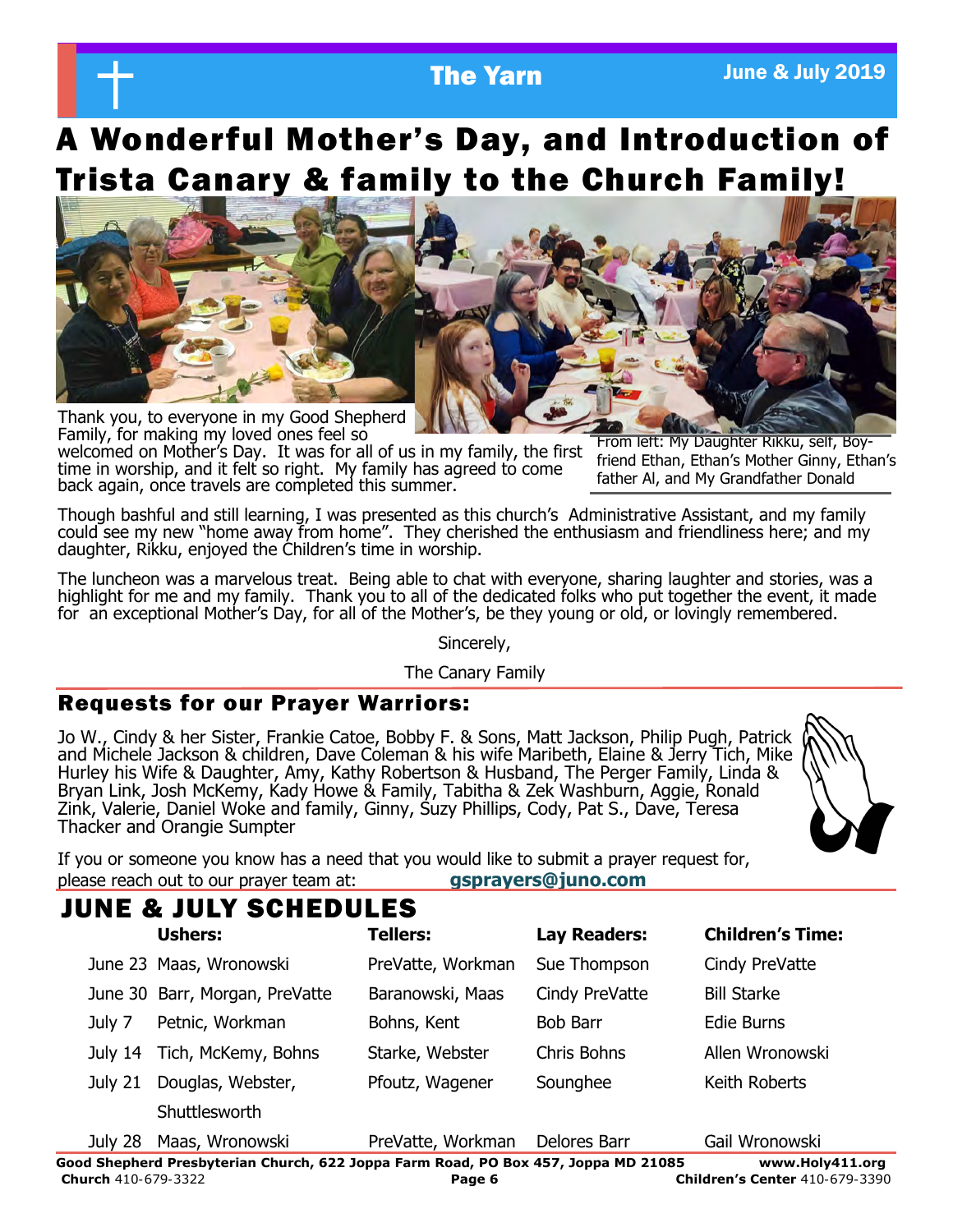|  |                                                  | <b>The Yarn</b>                                                                                                                                    | <b>June &amp; July 2019</b> |
|--|--------------------------------------------------|----------------------------------------------------------------------------------------------------------------------------------------------------|-----------------------------|
|  | Friday, 21<br>Sunday, 23<br><b>Wednesday, 26</b> | Meeting with Parents 6pm (childcare<br>will be provided so all can attend)<br>Worship 11:00<br>Choir 7:30 (Last choir meeting until<br>September!) |                             |
|  | Sunday, 30                                       | Worship 11:00<br>Coffee 12:00                                                                                                                      |                             |
|  | Sunday, 7                                        | Worship - Communion 11:00<br>Coffee 12:00<br>Pillow Collection Begins!<br><b>1st Sunday Food Pantry Donations</b>                                  |                             |
|  | Sunday, 14                                       | Worship - Communion 11:00<br>Coffee 12:00<br><b>Pillow Collection</b>                                                                              |                             |
|  | Sunday, 21                                       | Worship<br>Coffee 12:00<br><b>Pillow Collection</b>                                                                                                |                             |
|  | Sunday, 28                                       | Worship 11:00<br>Coffee 12:00<br><b>Pillow Collection Ends</b>                                                                                     |                             |
|  | <b>Wednesday, 31</b>                             | Deacons Meeting 6:30                                                                                                                               |                             |

# FATHER'S DAY



**Good Shepherd Presbyterian Church, 622 Joppa Farm Road, PO Box 457, Joppa MD 21085 www.Holy411.org Church** 410-679-3322 **Page 7 Children's Center** 410-679-3390